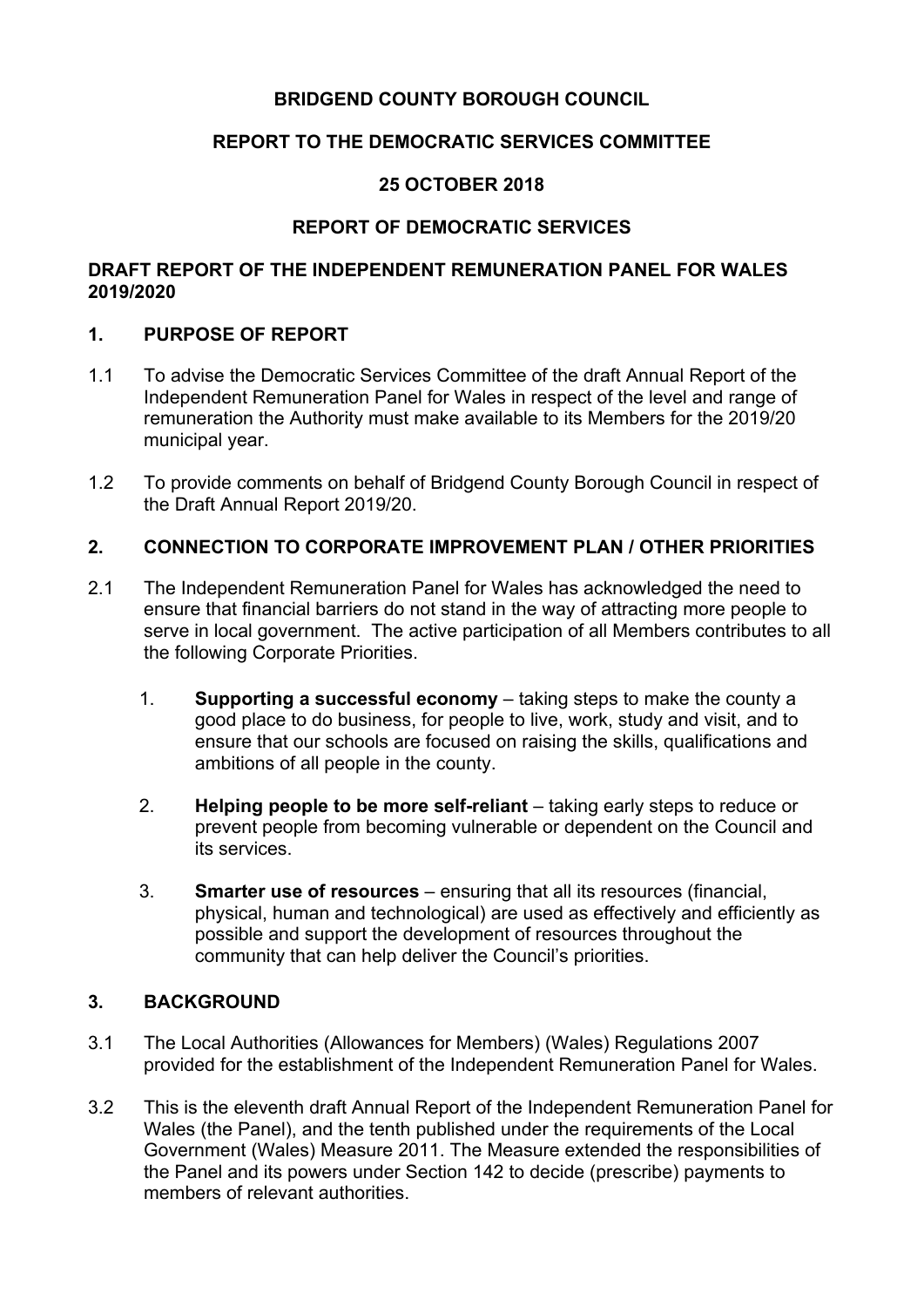- 3.3 The Local Government (Democracy) (Wales) Act 2013 amended the Local Government (Wales) Measure 2011 by inserting Section 143A. This requires that any principal council or fire and rescue Authority that intends to change the salary of its Head of Paid Service must consult the Panel unless the change is in keeping with changes applied to other officers. Section 143A also enables the Panel to take a view on anything in the Pay Policy Statement of an authority that relates to the salary of the Head of Paid Service (normally the Chief Executive or Chief Fire Officer). The Local Government (Wales) Act 2015 extended this responsibility, on a temporary basis, to Chief Officers of principal authorities. The Panel's approach to its use of these powers is set out in Section 15 of its report and accords with the guidance issued to the Panel by the Welsh Government.
- 3.4 Representatives of the Panel carried out visits to all principal councils last year to discuss the remuneration framework and how it was implemented in each council.
- 3.5 The proposed determinations of the Independent Remuneration Panel Annual Report 2019/20 are shown at **Appendix 1**.

# **4. CURRENT SITUATION / PROPOSAL**

#### 4.1 Basic Salary

4.1.1 Although public sector funding continues to be constrained, the Panel considers that an increase in the basic salary is justified. It has determined there shall be an increase of £268 p.a. (which equates to 1.97%) effective from April 2019 to the basic salary for members of principal councils. The proposed increase applied to the basic salary for members of principal councils in recognition of the basic duties expected of all elected members. Basic salary in 2019/209 for elected members of principal councils shall be £13,868. **(Determination 1).**

### 4.2 Senior Salaries

4.2.1 The Panel has determined that the senior salary levels in 2019/20 for members of principal councils shall be increased as set out at page 15 of the draft report (Appendix 1). The Panel considers that the leadership and executive roles carry the greatest individual accountability and that size of population remains a major factor in influencing levels of responsibility and the use of the population groups has therefore been retained.

#### 4.2.2 Leader and Deputy Leader

The Salary for the Leader and Deputy Leader has been based on the population of the County Borough (100,001 to 199,999). The Leader is entitled to receive £49,100 and the Deputy Leader £34,600.

#### 4.2.3 Cabinet Members

Cabinet members are now all entitled to receive a senior salary of £30,100.

#### 4.2.4 Chairs of Committees

Where chairs of committees are remunerated, the chairs will be paid a salary of £22,568. The Panel has re-iterated that it is a matter for individual authorities to determine which chairs are paid. At its Annual Meeting in May 2018 Council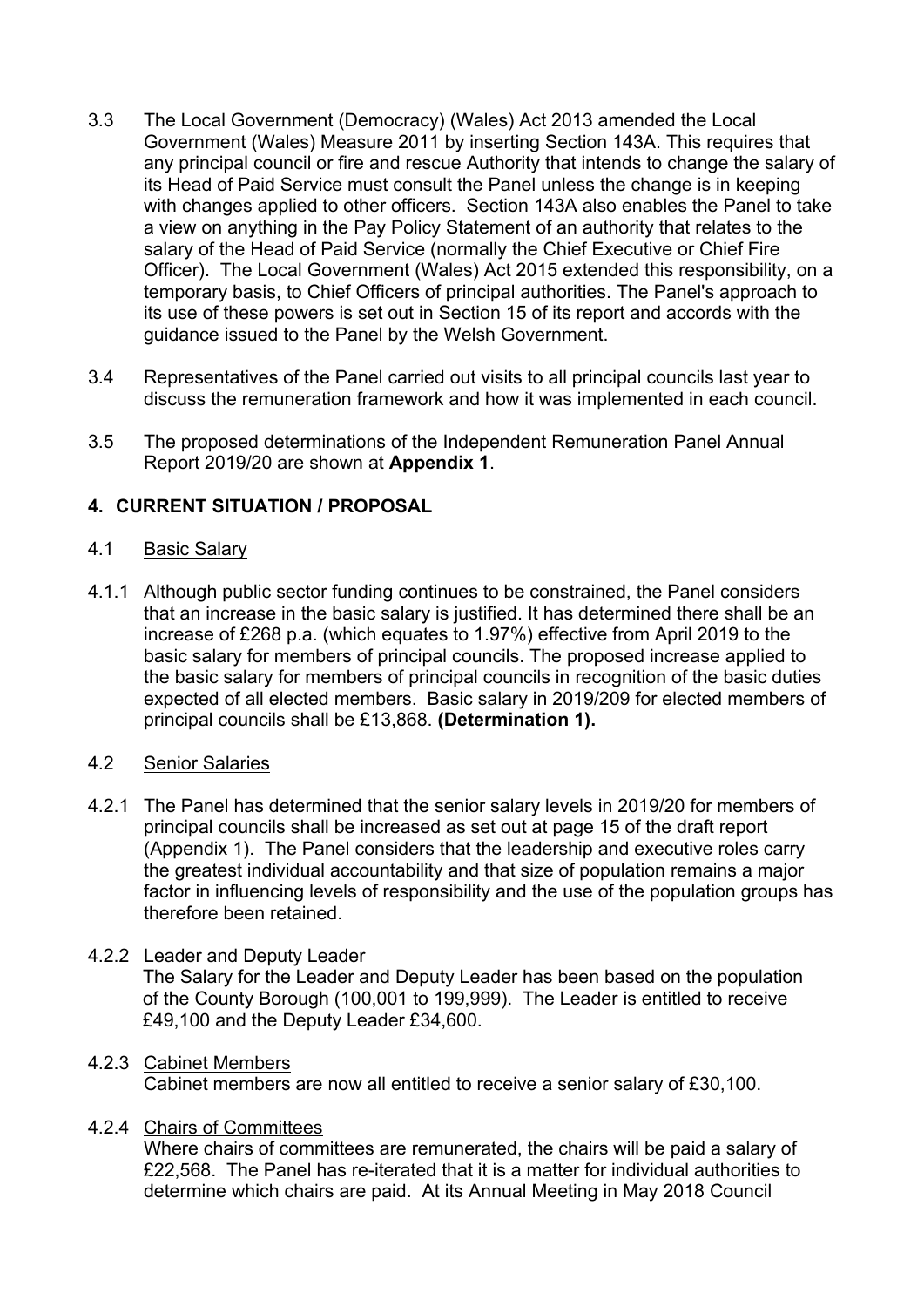determined that the following Committee Chairpersons be remunerated as shown below:

- Chairperson Overview and Scrutiny Subject Committee 1
- Chairperson Overview and Scrutiny Subject Committee 2
- Chairperson Overview and Scrutiny Subject Committee 3
- Chairperson of Development Control Committee
- Chairperson of Licensing/Licensing Act 2003 Committee
- Chairperson of Audit Committee
- Chairperson of the Appeals Panel
- An Independent Member chairs the Standards Committee and receives £256 for a meeting lasting over 4 hours or £128 for meeting under 4 Hours
- 4.2.5 Largest Opposition Group Leader

The Panel has determined that Council must make a senior salary of £22,568 available to the leader of the largest opposition group. The Council currently makes this senior salary available to the leader of the Independent Alliance Group.

#### 4.2.6 Opposition Group Leaders

A senior salary of £17,568 is able to be paid to any another group leader who represents at least 10% (6 Members) of the Council. The Council currently makes a senior salary available to the leader of the Conservative Group.

- 4.2.7 Maximum number of Senior Salaries The Panel has prescribed that Bridgend CBC cannot remunerate more than 18 Senior Salaries posts.
- 4.2.8 The Panel has determined that senior salary levels in 2019/20 for members of principal councils shall be as set out above **(Determination 2).**
- 4.3 Civic Salaries
- 4.3.1 Councils have strongly expressed to the Panel that elected members do not wish to make any choices that require Councils themselves to choose and match the level of activity or duties of a specific member to a given range of salary levels for a role. The Panel has determined (**Determination 3)** that (where paid) a civic head must be paid a salary of £22,568 and (where paid) a deputy civic head must be paid a salary of £17,568.
- 4.3.2 The Panel recognises the wide range of provision made for civic heads in respect of transport, secretarial support, charitable giving and clothing. Funding decisions in relation to levels of such additional support are not matters of personal remuneration, but of the funding required to carry out the tasks and duties. These matters remain entirely a matter for individual councils. Councils remain free to invest in support at whatever levels they deem appropriate for the levels of civic leadership they have in place.
- 4.3.3 The Panel's determination in respect of the remuneration of the Presiding Member and Deputy Presiding Member **(Determinations 4 & 5)** are not applicable to this Authority.
- 4.4 Supporting the Work of local authority Elected Members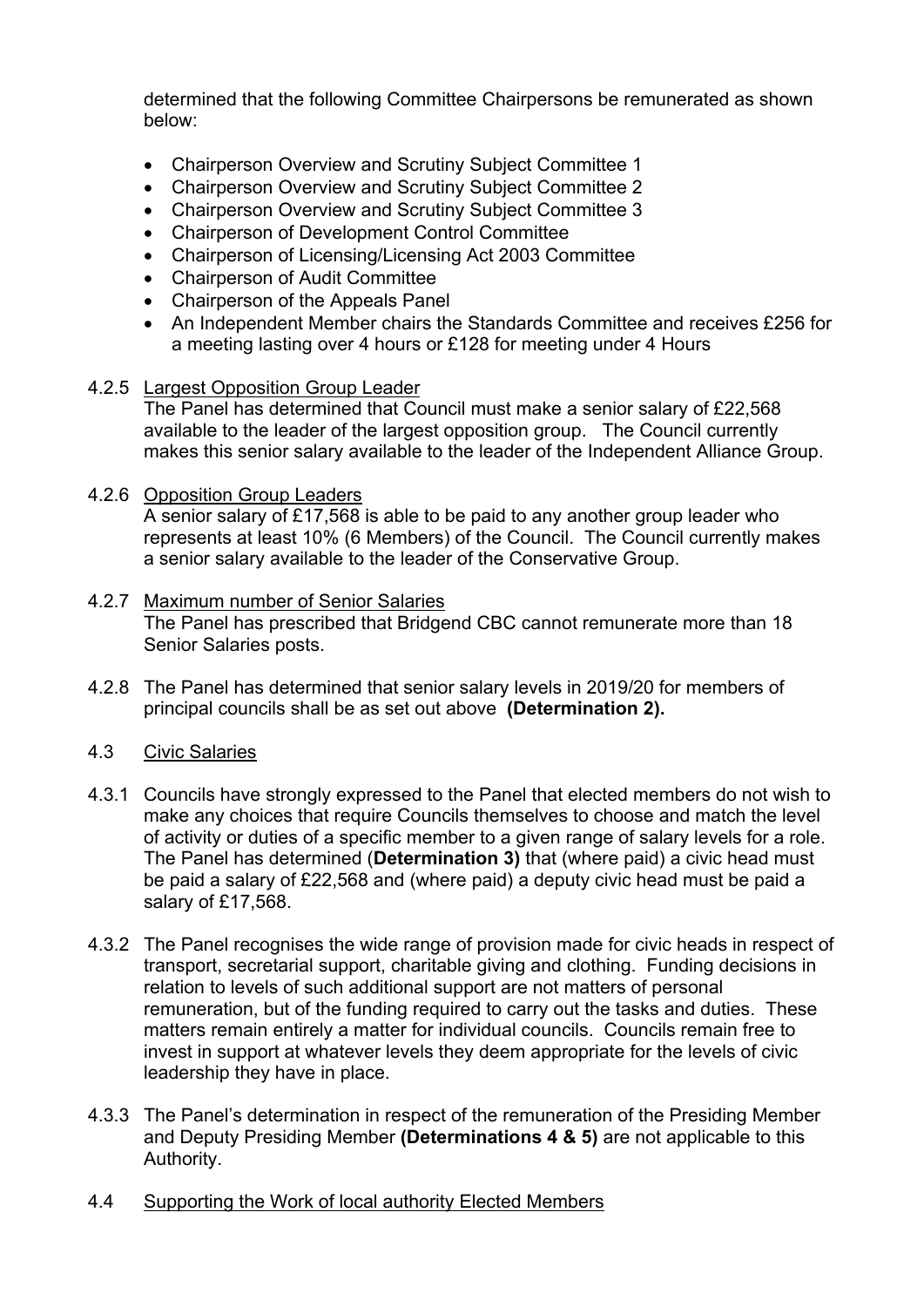- 4.4.1 The Panel expects the support provided should take account of the specific needs of individual members. The functions of Democratic Services Committees include a requirement to review the level of support provided to members to carry out their duties and the Panel would expect these committees to carry this out and bring forward proposals to the full council as to what is considered to be reasonable (**Determinations 6 & 7**).
- 4.4.2 The Panel considers it necessary for each elected member to have ready use of email services, and electronic access to appropriate information via an internet connection. The Panel does not consider it appropriate that elected members should be required to pay for internet related services to enable them to discharge their council duties as a ward member, committee member of cabinet member. This comprises the necessary provision for a member to be in proper contact with council services and to maintain contract with those they represent. Many councils in Wales are committed to 'paperless working' and without electronic access members would be significantly limited in their ability to discharge their duties. It is not appropriate for facilities required by members to be available only within council offices within office hours.
- 4.4.3 The views of the Democratic Services Committee are requested regarding the existing provision of support provide to Councillors.

# 4.5 Specific or Additional Senior Salaries

- 4.5.1 The Panel has allowed for greater flexibility through the provision for authorities to apply for specific or additional senior salaries that do not fall within the current remuneration Framework, or which could not be accommodated within the maximum number of senior salaries relating to the authority (**Determination 8**). Guidance to local authorities on the application process was issued in April 2014 and incorporated the following principles:
	- The total number of senior salaries cannot exceed fifty percent of the membership
	- Applications will have to be approved by the Authority as a whole (this cannot be delegated) prior to submission to the Panel
	- There must be clear evidence that the post/posts have additional responsibility demonstrated by a description of the role, function and duration.
	- Each application will have to indicate the timing for a formal review of the role to be considered by the Authority as a whole.

#### 4.6 Job Sharing arrangements

- 4.6.1 For members of an executive: Each "sharer" will be paid an appropriate proportion of the salary of the Population Group.
- 4.6.2 The statutory maximum for cabinets cannot be exceeded so each job sharer will count toward the maximum.
- 4.6.3 In accordance with the Measure, it is the number of persons in receipt of a senior salary, not the number of senior salary posts that count towards the cap. Therefore,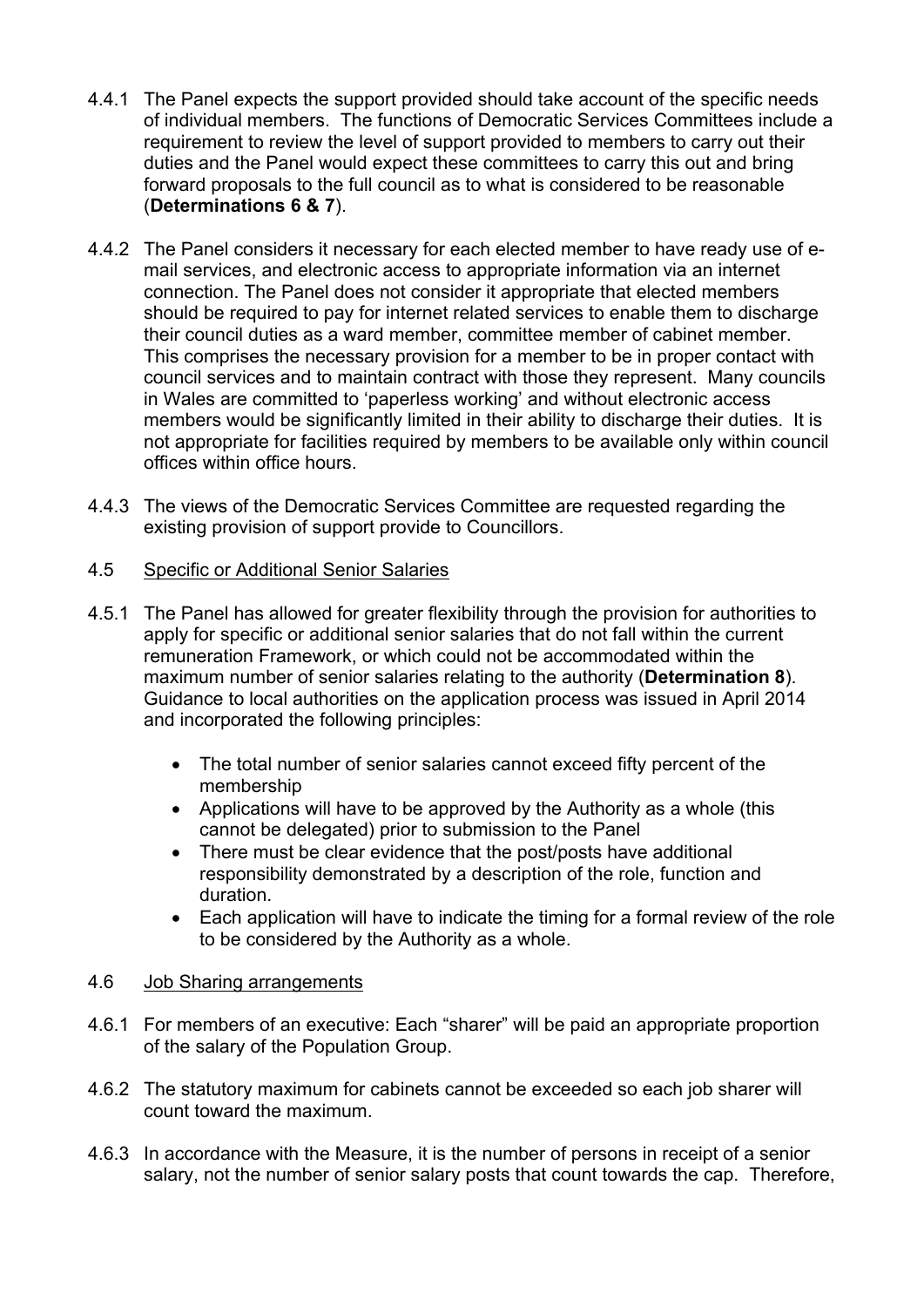for all job share arrangements the senior salary cap will be increased subject to the statutory maximum of 50% of the council's membership.

- 4.7 Joint Overview and Scrutiny Committees (JOSC)
- 4.7.1 The Panel has decided to delete the payment from the Framework. If, in future, a JOSC is formed by specific councils they can apply to remunerate using the arrangements for specific or additional senior salaries (paragraph 4.5)
- 4.8 Local Government Pension Scheme (LGPS) **Determination 9** made by the Panel enables all Councillors in the Authority to join the Local Government Pension Scheme if they so wish.
- 4.9 Family Absence
- 4.9.1 The Regulations relating to Family Absence for elected members of principal councils were approved by the National Assembly for Wales in November 2013 and cover maternity, new born, adoption and parental absences from official business.
- 4.9.2 The Panel has determined that an Elected Member is entitled to retain a basic salary when taking family absence under The Family Absence for Members of Local Authorities (Wales) Regulations 2013 irrespective of the attendance record immediately preceding the commencement of the family absence. **(Determinations 10-15)**
- 4.10 National Park Authorities(NPAs)
- 4.10.1 This Authority has no representations on the NPAs therefore **Determinations 16-22** do not apply.
- 4.11 Fire and Rescue Authorities (FRAs)
- 4.11.1 **Determinations 23-29** relate to the FRAs. Cabinet appointed Cllr DBF White and Cllr C Smith to the South Wales FRA in May 2018.
- 4.12 Co-Opted Members
- 4.12.1 The Panel has determined that a daily/half daily fee is appropriate remuneration for the important role undertaken by co-opted members of authorities with voting rights (this includes the co-opted member from a Town or Community Council). The level of payments is equivalent to the current daily rates for chairs and members of the Welsh Government's Band 2 sponsored bodies. The Panel notes there has been no uplift in these payment levels across such bodies since 2010. This Authority must pay the following fees to Co-opted Members (who have voting rights) **(Determination 30).**

| Chairs of standards, and audit committees | £256 (4 hours and over)<br>$\vert$ £128 (up to 4 hours) |
|-------------------------------------------|---------------------------------------------------------|
| Ordinary members of standards committees  | E226 daily fee (4 hours and                             |
| who also chair standards committees for   | over)                                                   |
| community and town councils               | $\vert$ £113 (up to 4 hours)                            |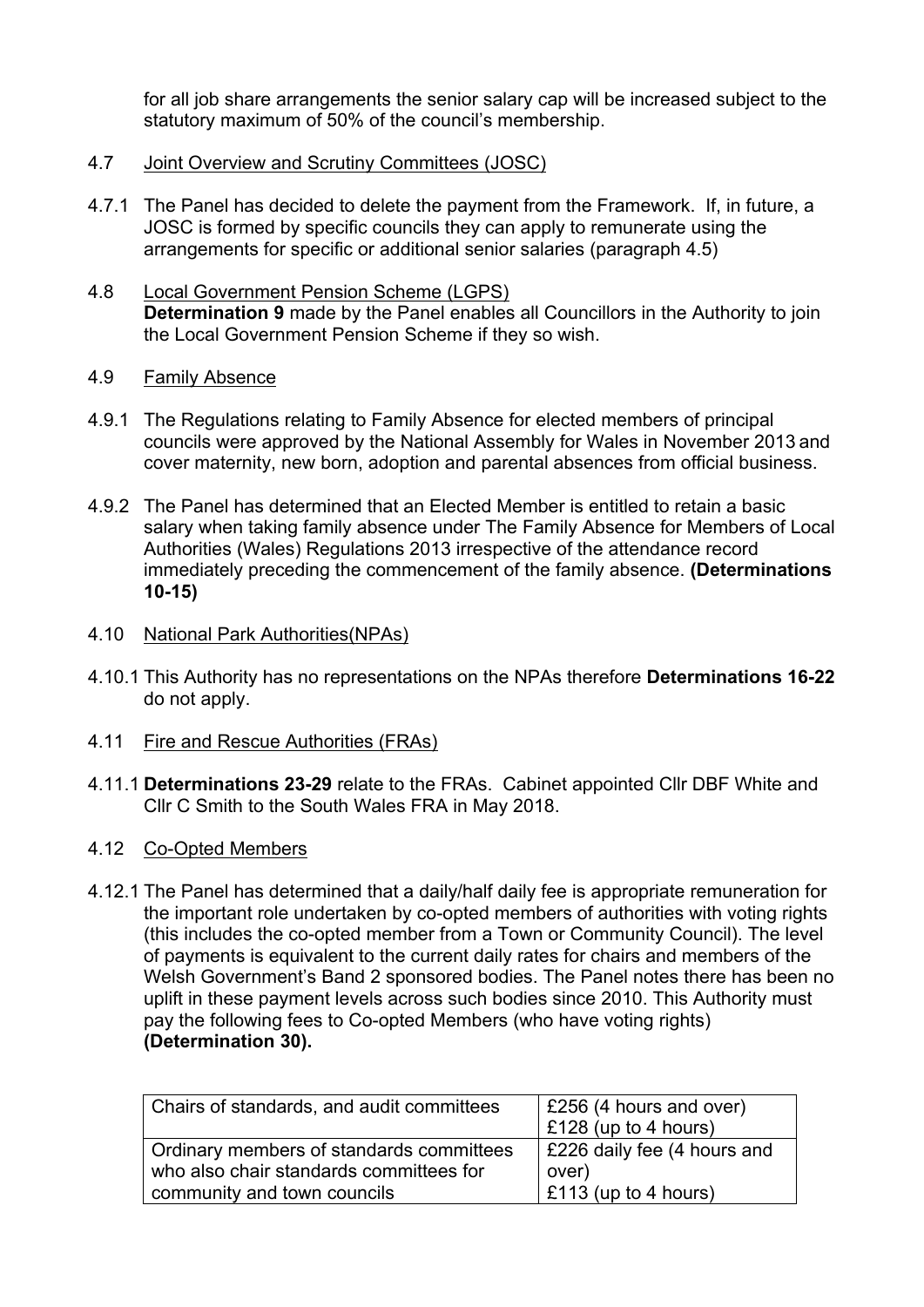| Ordinary members of standards committees;<br>education scrutiny committee; crime and<br>disorder scrutiny committee and audit<br>committee | £198 (4 hours and over)<br>£99 (up to 4 hours) |
|--------------------------------------------------------------------------------------------------------------------------------------------|------------------------------------------------|
| Community and town councillors sitting on                                                                                                  | £198 (4 hours and over)                        |
| principal council standards committees                                                                                                     | £99 (up to 4 hours)                            |

- 4.12.2 Reasonable time for pre meeting preparation and travelling time to and from the place of the meeting is eligible to be included in claims made by Co-opted Members (up to the maximum of the daily rate). The extent of which can be determined by the Monitoring Officer in advance of the meeting. **(Determinations 31-34)**
- 4.12.3 The Panel has determined that each authority, through its Democratic Services Committee or other appropriate committee; must ensure that all voting co-opted members are given as much support as is necessary to enable them to fulfil their duties effectively. Such support should be without the cost to the individual member (**Determination 35**)

#### 4.13 Reimbursement of Care costs

- 4.13.1 All authorities must provide for the reimbursement of necessary costs for the care of dependent children and adults (provided by informal or formal carers) and for personal assistance needs up to a maximum of £403 per month. Reimbursement must be for the additional costs incurred by members in order for them to carry out their approved duties. Reimbursement shall only be made on production of receipts from the carer. **(Determination 36)**
- 4.14 Sickness Absence for Senior Salary Holders
- 4.14.1 The Family Absence Regulations (approved by the National Assembly in 2014) are very specific relating to entitlement and only available for elected members of principal councils. Absence for reasons of ill-health is not included. Instances have been raised with the Panel of senior salary holders on long term sickness and the perceived unfairness in comparison with the arrangements for family absence. In consequence, councils are faced with the dilemma of:
	- Operating without the individual member but still paying him/her the senior salary.
	- Replacing the member who therefore loses the senior salary (but retains the basic salary).
- 4.14.2 The Panel has considered this and is amending the Framework to provide specific arrangements for long term sickness as set out below:
	- a) Long term sickness is defined as certified absences in excess of 4 weeks.
	- b) The maximum length of sickness absence within these proposals is 26 weeks or until the individual's term of office ends, whichever is sooner (but if reappointed any remaining balance of the 26 weeks will be included).
	- c) Within these parameters a senior salary holder on long term sickness can, if the authority decides, continue to receive remuneration for the post held.
	- d) It is a decision of the authority whether to make a substitute appointment but the substitute will be eligible to be paid the senior salary appropriate to the post.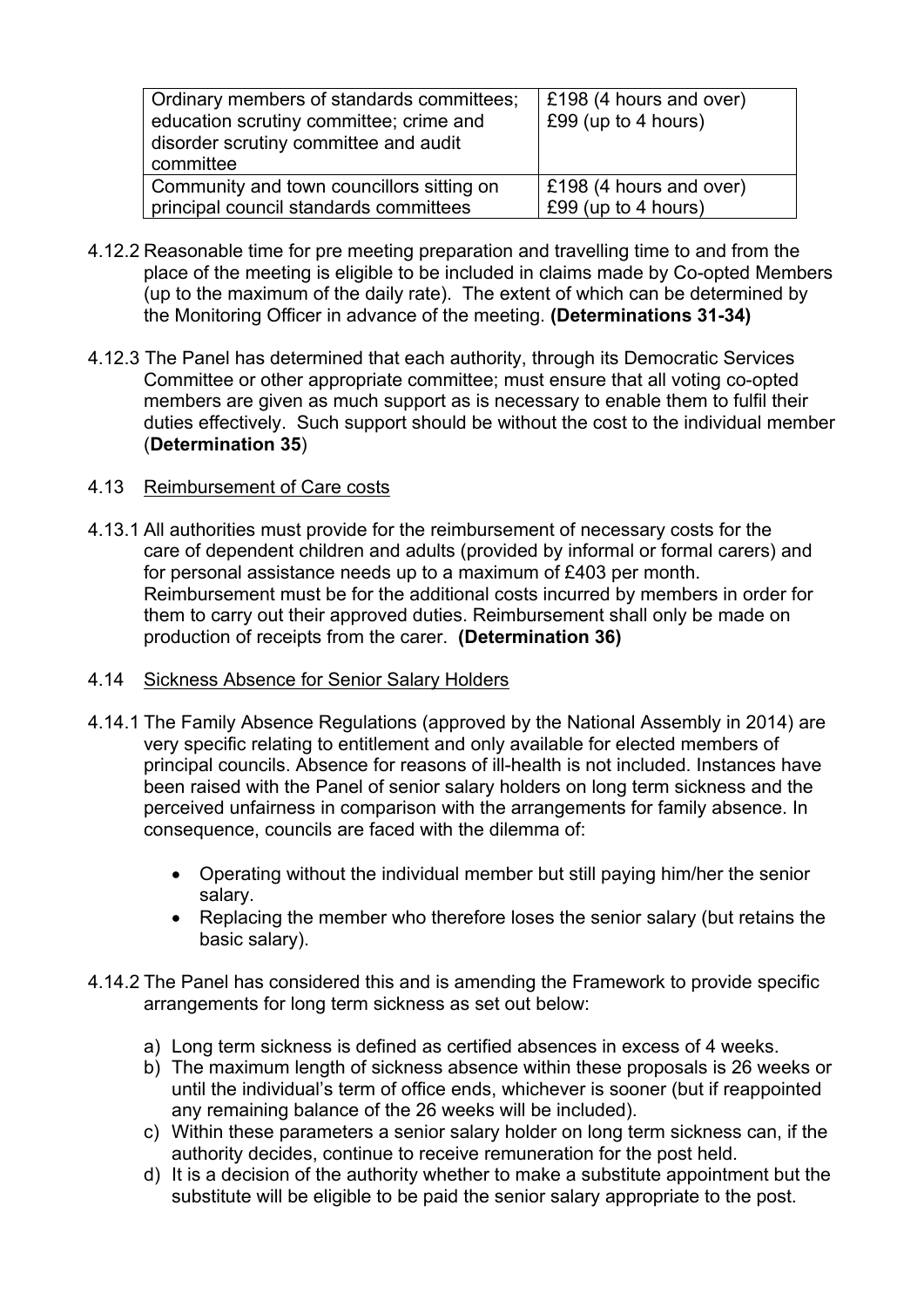- e) If the paid substitution results in the authority exceeding the maximum number of senior salaries payable for that authority as set out in the Annual Report, an addition will be allowed for the duration of the substitution. It would not apply in respect of a council executive member if it would result in the cabinet exceeding 10 posts - the statutory maximum).
- f) When an authority agrees a paid substitution the Panel must be informed within 14 days of the decision of the details including the specific post and the estimated length of the substitution. The authority's Schedule of Remuneration must be amended accordingly.
- g) It does not apply to elected members of principal councils who are not senior post holders as they continue to receive basic salary for at least six months irrespective of attendance and any extension beyond this timescale is a matter for the authority.
- 4.14.3 This arrangement applies to members of principal councils, National Park Authorities and Fire and Rescue Authorities who are senior salary holders, including Welsh Government appointed members, but does not apply to co-opted members.

### 4.15 Reimbursement of travel, subsistence and care costs when on official business

- 4.15.1 All authorities may only reimburse travel costs for their members undertaking official business at the current HMRC rates which are as follows:
	- 45p per mile Up to 10,000 miles in a year by car
	- 25p per mile Over 10,000 miles in a year by car
	- 5p per passenger per mile Passenger supplement
	- 24p per mile Motor cycles
	- 20p per mile Bicycles
- 4.15.2 In respect of the reimbursement of subsistence costs the Panel has agreed that: the rates payable must be in alignment to those of the Welsh Government as follows:
	- £28 per day allowance for meals, including breakfast, where not provided in the overnight charge
	- £200 per night London
	- £95 per night Elsewhere including Cardiff
	- £30 per night Staying with friends and/or family

#### 4.16 Payments to members of Town and Community Councils

4.16.1 **Determinations 37-45** relate to payments to members of Town and Community Councils and therefore are not applicable to this Authority. Members should have the opportunity to comment on these determinations via their own Town or Community Councils

#### 4.17 Electing to Forego Remuneration

4.17.1 Although Council is unable to change the prescribed level of remuneration determined by the Panel, individual members are permitted to independently and voluntarily forego all or any element of remuneration to which they are entitled by writing to the Authority's Proper Officer.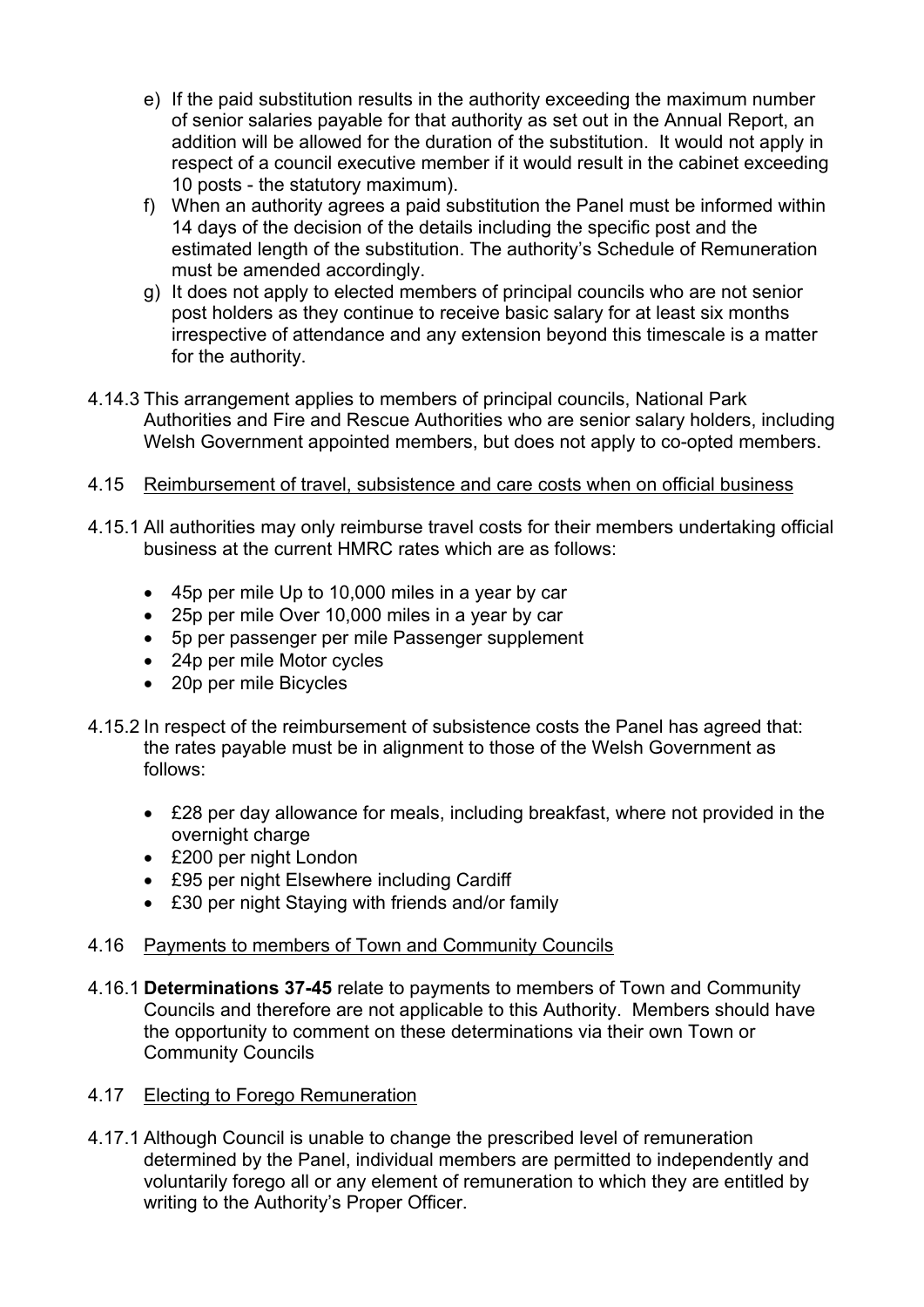### 4.18 Compliance

- 4.18.1 The Panel's report also requires the Authority to publish its Schedule of Remuneration in accordance with the guidance and update it whenever changes are required. Details of all remuneration received by Elected Members must be published annually on the Local Authority's website in the prescribed format.
- 4.18.2 This Authority has a very good relationship with the Independent Remuneration Panel and its practices and documentation have been used as an exemplar of good practice and shared with all Authorities in Wales.
- 4.19 Salaries of Heads of Paid Service of Principal Councils and Chief Officers of Principal Councils.
- 4.19.1 Section 63 of the Local Government (Democracy) (Wales) Act 2013 amended the Local Government (Wales) Measure 2011 by inserting section 143A. This enables the Panel to take a view on anything in the Pay Policy Statements of these authorities that relates to the salary of the head of paid service (Chief Executive). Section 39 of the Local Government (Wales) Act 2015 further amended the Measure extending this function to include Chief Officers of Principal Councils.
- 4.19.2 The functions of the Panel and the requirements on authorities established by the legislation and the subsequent guidance are:
	- a) If a principal council intends to change the salary of the head of paid service or chief officer, or if a fire and rescue authority intends to change the salary of its head of paid service it must consult the Panel unless the change is in keeping with changes applied to other officers of that authority (whether the change is an increase or decrease). 'Salary' includes payments under a contract for services as well as payments of salary under an employment contract.
	- b) The authority must have regard to the recommendation(s) of the Panel when reaching its decision.
	- c) The Panel may seek any information that it considers necessary to reach a conclusion and produce a recommendation. The authority is obliged to provide the information sought by the Panel.
	- d) The Panel may publish any recommendation that it makes. It is the intention that, in the interests of transparency, it will normally do so.
	- e) The Panel's recommendation(s) could indicate:
		- approval of the authority's proposal
		- express concerns about the proposal
		- recommend variations to the proposal

as long as these comply with any guidance issued by the Welsh Government.

- 4.19.4 The Panel also has a general power to review the Pay Policy Statements of authorities so far as they relate to the heads of paid service (and chief officers until 2020). However, it is important to note that the Panel will not decide the amount that an individual head of paid service will receive.
- 4.19.5 The Panel is very aware that this additional function is significantly different from its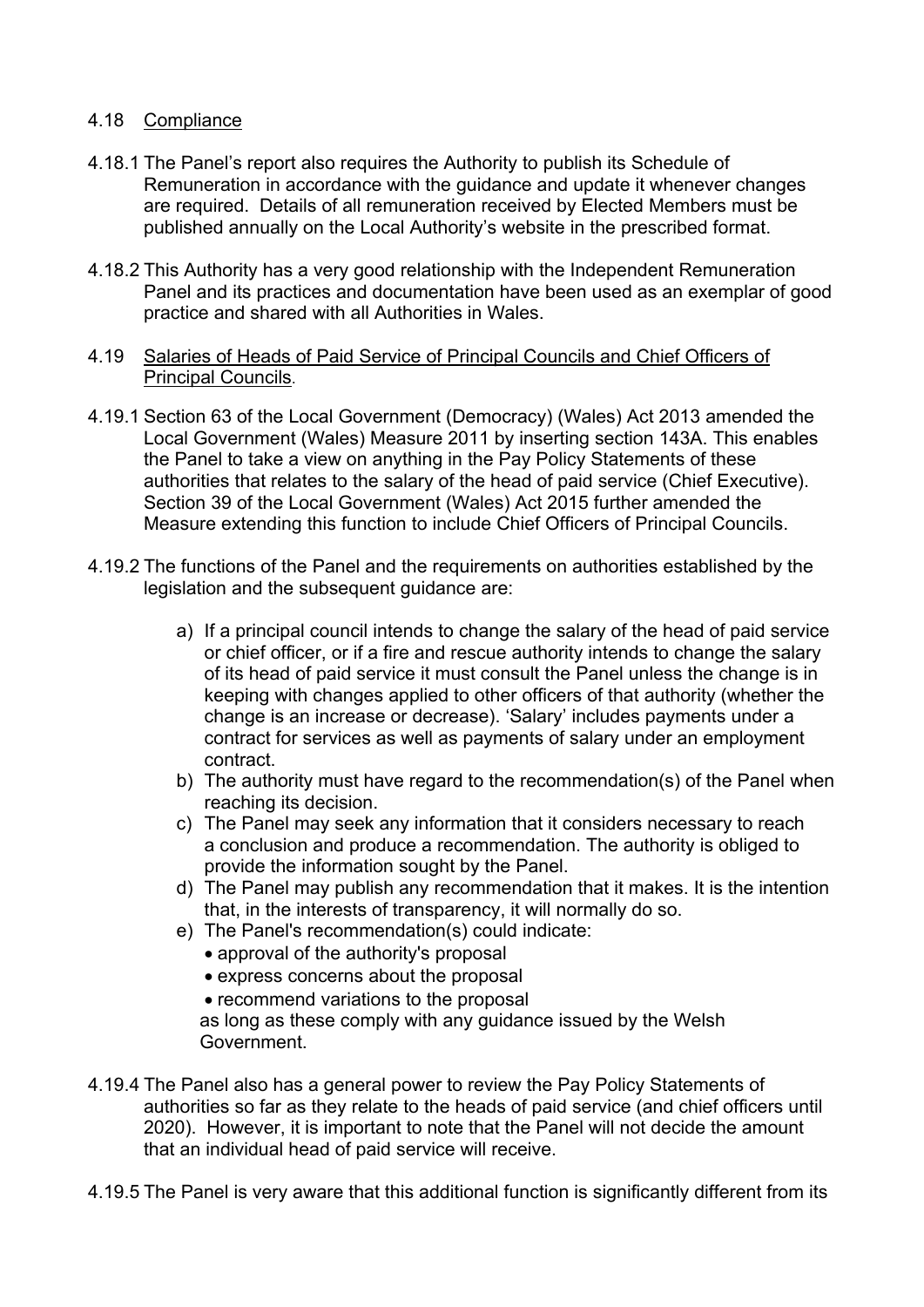statutory responsibilities in relation to members' remuneration. However, it will ensure that it undertakes this role with clarity and openness, taking into account all the relevant factors in respect of specific individual cases. Authorities are encouraged to consult the Panel at an early stage in their decision making on such matters. This will enable the Panel to respond in a timely manner.

#### 4.20 Consultation

- 4.20.1 The draft Annual Report of the Independent Remuneration Panel for Wales has been circulated for consultation to all councils in Wales. Comments on the draft proposals have been requested to be return to the Panel by 27 November 2018. This will provide an opportunity to review their determinations based on the feedback and finalise their determinations in the published report in February 2019.
- 4.20.2 The Draft Annual Report has been circulated by the Democratic Services Team to all Group Leaders and Independent Members. They have been advised that they were able to submit their comments for consideration by the Democratic Services Committee.
- 4.20.3 The Democratic Services Committee is recommended to consider the draft Annual Report of the Independent Remuneration Panel for Wales in respect of the level and range of remuneration the Authority must make available to its Members for the 2019/20 municipal year and provide comments on behalf of Bridgend County Borough Council in respect of the Draft Annual Report 2019/20.

# **5. EFFECT UPON POLICY FRAMEWORK & PROCEDURE RULES**

5.1 This is a draft report and there is currently no impact of the Policy Framework or procedure rules.

# **6. EQUALITIES IMPACT ASSESSMENT**

6.1 This report is supportive of the equalities implications for Elected Members by Including care, family and other allowances.

### **7. WELL-BEING OF FUTURE GENERALTIONS (WALES) ACT 2015 IMPLICATIONS**

7.1 The well-being goals identified in the Act were considered in the preparation of this report. It is considered that there will be no significant or unacceptable impacts upon the achievement of wellbeing goals/objectives as a result of this report

# **8. FINANCIAL IMPLICATIONS**

- 8.1 The current budget set for 2018/19 for the remuneration of elected members is £1,104,440.
- 8.2 Should these proposals be introduced the cost of remuneration of members is likely to increase by £268 per Elected Member which equates to a total of £14,472. Some of this cost may be negated by some of the Elected Members electing to forgo some or all of their salaries.